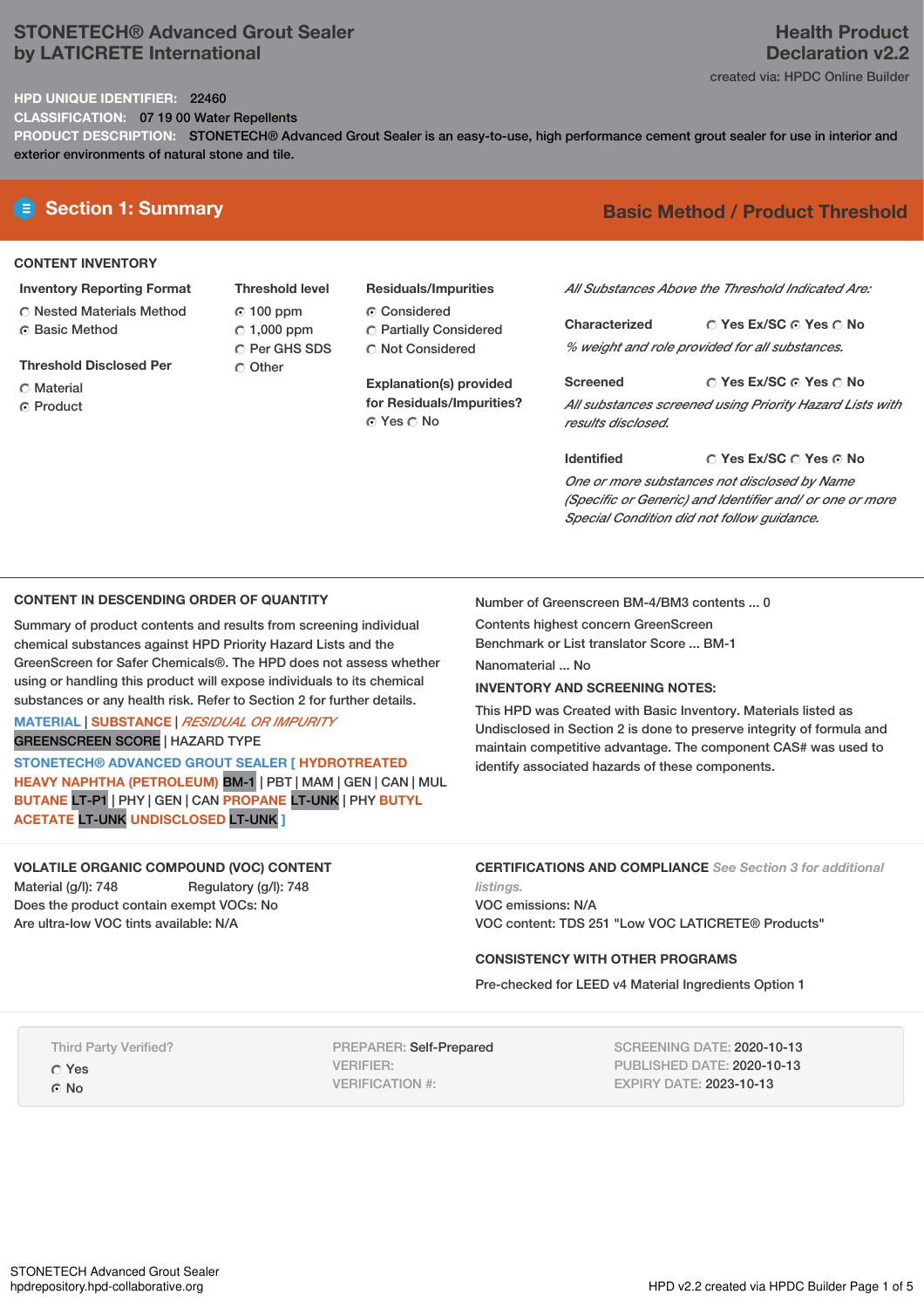This section lists contents in a product based on specific threshold(s) and reports detailed health information including hazards. This HPD uses the *inventory method indicated above, which is one of three possible methods:*

- *Basic Inventory method with Product-level threshold.*
- *Nested Material Inventory method with Product-level threshold*
- *Nested Material Inventory method with individual Material-level thresholds*

Definitions and requirements for the three inventory methods and requirements for each data field can be found in the HPD Open Standard version *2.2, available on the HPDC website at: [www.hpd-collaborative.org/hpd-2-2-standard](https://www.hpd-collaborative.org/hpd-2-2-standard)*

#### **STONETECH® ADVANCED GROUT SEALER**

PRODUCT THRESHOLD: 100 ppm RESIDUALS AND IMPURITIES CONSIDERED: Yes

RESIDUALS AND IMPURITIES NOTES: Residuals and impurities are measured by quantitative methods and are only displayed when they are potentially greater than 100 ppm.

OTHER PRODUCT NOTES: See SDS at www.laticrete.com for occupational exposure information.

| <b>HYDROTREATED HEAVY NAPHTHA (PETROLEUM)</b><br>ID: 64742-48-9 |                                                                |                                                                                                             |                                   |                                                                                                   |  |  |
|-----------------------------------------------------------------|----------------------------------------------------------------|-------------------------------------------------------------------------------------------------------------|-----------------------------------|---------------------------------------------------------------------------------------------------|--|--|
|                                                                 | HAZARD SCREENING METHOD: Pharos Chemical and Materials Library |                                                                                                             | HAZARD SCREENING DATE: 2020-10-13 |                                                                                                   |  |  |
| %: $60,0000 - 80,0000$                                          | <b>GS: BM-1</b>                                                | <b>RC:</b> None                                                                                             | NANO: No                          | <b>SUBSTANCE ROLE: Solvent</b>                                                                    |  |  |
| <b>HAZARD TYPE</b>                                              | <b>AGENCY AND LIST TITLES</b>                                  |                                                                                                             | <b>WARNINGS</b>                   |                                                                                                   |  |  |
| <b>PBT</b>                                                      | <b>EC - CEPA DSL</b>                                           | Persistent, Bioaccumulative and inherently Toxic (PBiTE)<br>to the Environment (based on aquatic organisms) |                                   |                                                                                                   |  |  |
| <b>PBT</b>                                                      | <b>EC - CEPA DSL</b>                                           | Persistent, Bioaccumulative and inherently Toxic<br>(PBiTH) to humans                                       |                                   |                                                                                                   |  |  |
| <b>MAMMALIAN</b>                                                | EU - GHS (H-Statements)                                        | H304 - May be fatal if swallowed and enters airways                                                         |                                   |                                                                                                   |  |  |
| <b>GENE MUTATION</b>                                            | EU - GHS (H-Statements)                                        | H340 - May cause genetic defects                                                                            |                                   |                                                                                                   |  |  |
| <b>CANCER</b>                                                   | EU - GHS (H-Statements)                                        |                                                                                                             | H350 - May cause cancer           |                                                                                                   |  |  |
| <b>CANCER</b>                                                   | <b>EU - REACH Annex XVII CMRs</b>                              |                                                                                                             |                                   | Carcinogen Category 2 - Substances which should be<br>regarded as if they are Carcinogenic to man |  |  |
| <b>GENE MUTATION</b>                                            | <b>EU - REACH Annex XVII CMRs</b>                              | Mutagen Category 2 - Substances which should be<br>regarded as if they are Mutagenic to man                 |                                   |                                                                                                   |  |  |
| <b>MULTIPLE</b>                                                 | ChemSec - SIN List                                             | CMR - Carcinogen, Mutagen &/or Reproductive<br>Toxicant                                                     |                                   |                                                                                                   |  |  |
| <b>CANCER</b>                                                   | <b>EU - Annex VI CMRs</b>                                      | Carcinogen Category 1B - Presumed Carcinogen based<br>on animal evidence                                    |                                   |                                                                                                   |  |  |
| <b>GENE MUTATION</b>                                            | <b>EU - Annex VI CMRs</b>                                      |                                                                                                             | Mutagen - Category 1B             |                                                                                                   |  |  |
| <b>GENE MUTATION</b>                                            | <b>GHS - Australia</b>                                         |                                                                                                             | H340 - May cause genetic defects  |                                                                                                   |  |  |
| <b>CANCER</b>                                                   | <b>GHS - Australia</b>                                         |                                                                                                             | H350 - May cause cancer           |                                                                                                   |  |  |

SUBSTANCE NOTES: The amount of this component may vary based on the plant of manufacture.

**BUTANE** ID: **106-97-8**

HAZARD SCREENING METHOD: **Pharos Chemical and Materials Library** HAZARD SCREENING DATE: **2020-10-13**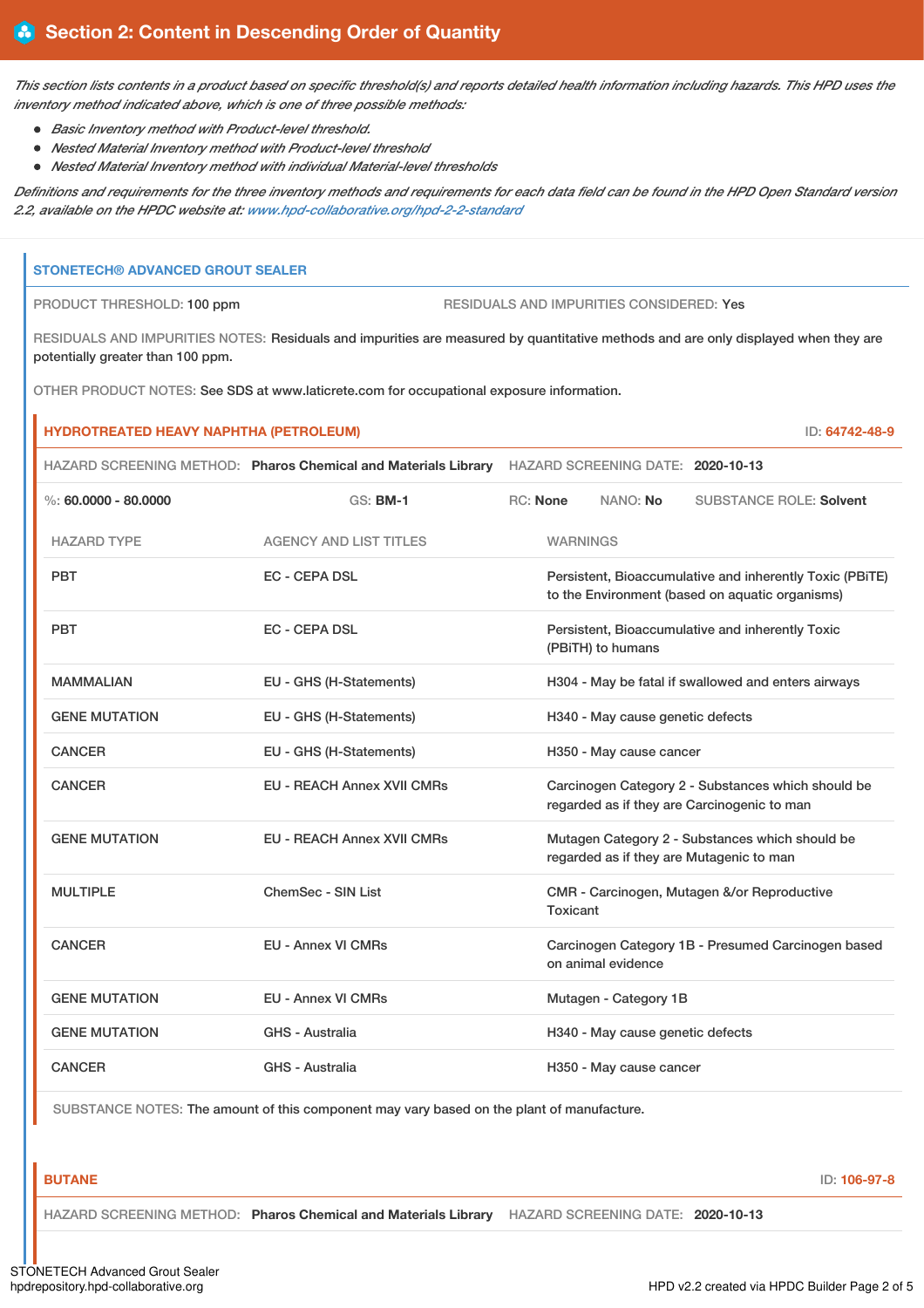| %: 10.0000 - 20.0000                                                                      | GS: LT-P1                                                                                        | RC: None                         | NANO: No | <b>SUBSTANCE ROLE: Propellant</b>              |  |  |
|-------------------------------------------------------------------------------------------|--------------------------------------------------------------------------------------------------|----------------------------------|----------|------------------------------------------------|--|--|
| <b>HAZARD TYPE</b>                                                                        | <b>AGENCY AND LIST TITLES</b>                                                                    | <b>WARNINGS</b>                  |          |                                                |  |  |
| PHYSICAL HAZARD (REACTIVE)                                                                | EU - GHS (H-Statements)                                                                          | H220 - Extremely flammable gas   |          |                                                |  |  |
| <b>GENE MUTATION</b>                                                                      | GHS - Australia                                                                                  | H340 - May cause genetic defects |          |                                                |  |  |
| <b>CANCER</b>                                                                             | <b>GHS - Australia</b>                                                                           | H350 - May cause cancer          |          |                                                |  |  |
| SUBSTANCE NOTES: The amount of this component may vary based on the plant of manufacture. |                                                                                                  |                                  |          |                                                |  |  |
|                                                                                           |                                                                                                  |                                  |          |                                                |  |  |
| <b>PROPANE</b>                                                                            |                                                                                                  |                                  |          | ID: 74-98-6                                    |  |  |
|                                                                                           | HAZARD SCREENING METHOD: Pharos Chemical and Materials Library HAZARD SCREENING DATE: 2020-10-13 |                                  |          |                                                |  |  |
| %: 10.0000 - 20.0000                                                                      | <b>GS: LT-UNK</b>                                                                                | RC: None                         | NANO: No | <b>SUBSTANCE ROLE: Propellant</b>              |  |  |
| <b>HAZARD TYPE</b>                                                                        | <b>AGENCY AND LIST TITLES</b>                                                                    | <b>WARNINGS</b>                  |          |                                                |  |  |
| PHYSICAL HAZARD (REACTIVE)                                                                | EU - GHS (H-Statements)                                                                          | H220 - Extremely flammable gas   |          |                                                |  |  |
| SUBSTANCE NOTES: The amount of this component may vary based on the plant of manufacture. |                                                                                                  |                                  |          |                                                |  |  |
|                                                                                           |                                                                                                  |                                  |          |                                                |  |  |
| <b>BUTYL ACETATE</b>                                                                      |                                                                                                  |                                  |          | ID: 123-86-4                                   |  |  |
|                                                                                           |                                                                                                  |                                  |          |                                                |  |  |
|                                                                                           | HAZARD SCREENING METHOD: Pharos Chemical and Materials Library HAZARD SCREENING DATE: 2020-10-13 |                                  |          |                                                |  |  |
| %: $0.5000 - 2.0000$                                                                      | <b>GS: LT-UNK</b>                                                                                | RC: None                         | NANO: No | <b>SUBSTANCE ROLE: Solvent</b>                 |  |  |
| <b>HAZARD TYPE</b>                                                                        | <b>AGENCY AND LIST TITLES</b>                                                                    | <b>WARNINGS</b>                  |          |                                                |  |  |
| None found                                                                                |                                                                                                  |                                  |          | No warnings found on HPD Priority Hazard Lists |  |  |
|                                                                                           | SUBSTANCE NOTES: The amount of this component may vary based on the plant of manufacture.        |                                  |          |                                                |  |  |
|                                                                                           |                                                                                                  |                                  |          |                                                |  |  |
| <b>UNDISCLOSED</b>                                                                        |                                                                                                  |                                  |          |                                                |  |  |
|                                                                                           | HAZARD SCREENING METHOD: Pharos Chemical and Materials Library HAZARD SCREENING DATE: 2020-10-13 |                                  |          |                                                |  |  |
| %: $0.5000 - 2.0000$                                                                      | <b>GS: LT-UNK</b>                                                                                | RC: None                         | NANO: No | <b>SUBSTANCE ROLE: Coating</b>                 |  |  |
| <b>HAZARD TYPE</b>                                                                        | <b>AGENCY AND LIST TITLES</b>                                                                    | <b>WARNINGS</b>                  |          |                                                |  |  |

SUBSTANCE NOTES: The amount of this component may vary based on the plant of manufacture. This product is shown as undisclosed to preserve integrity of formula and maintain competitive advantage. The component CAS# was used to identify associated hazards.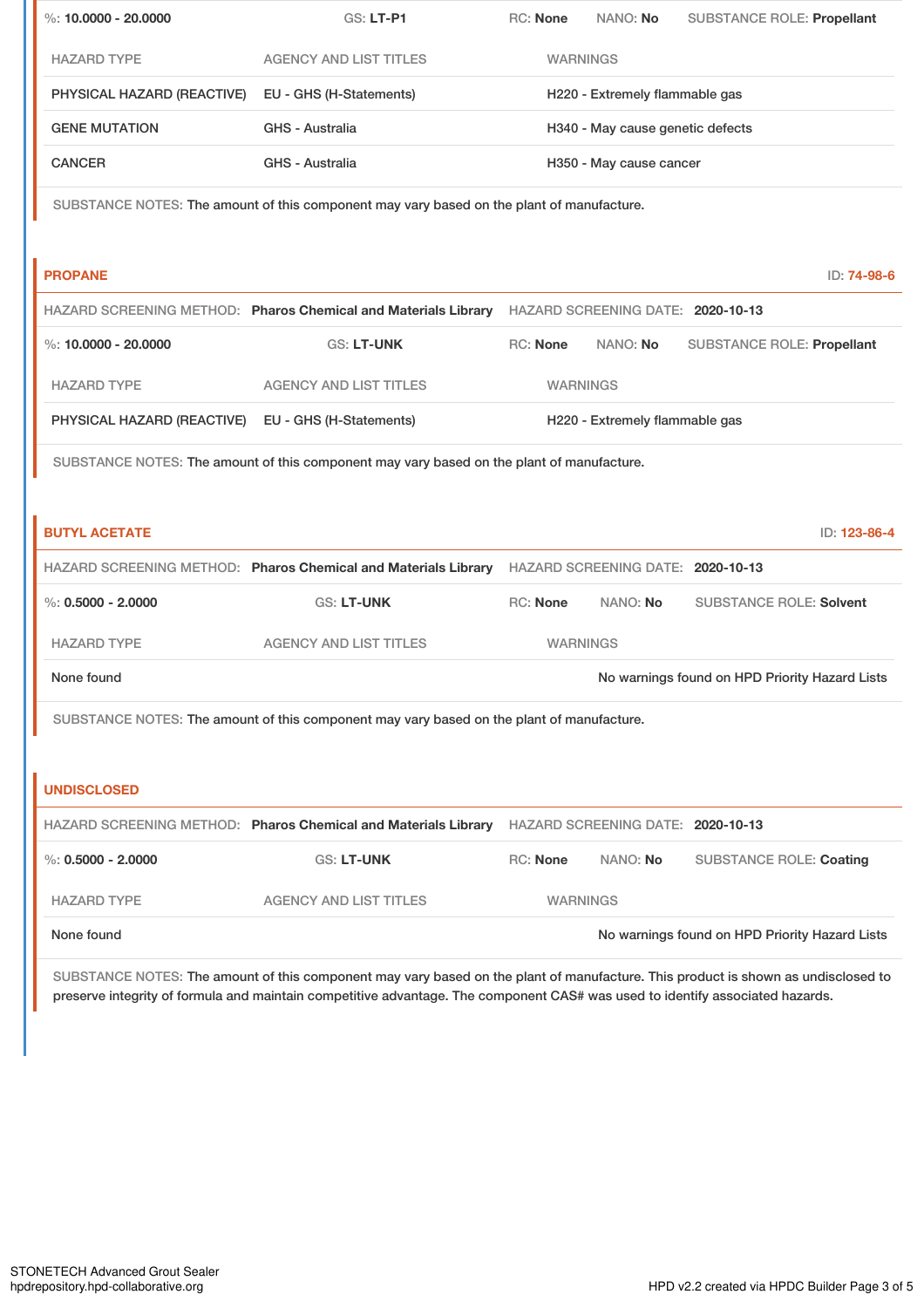This section lists applicable certification and standards compliance information for VOC emissions and VOC content. Other types of health or *environmental performance testing or certifications completed for the product may be provided.*

| <b>VOC EMISSIONS</b>                                                                                                                                                                                                   | N/A                                   |                     |                                    |  |  |  |
|------------------------------------------------------------------------------------------------------------------------------------------------------------------------------------------------------------------------|---------------------------------------|---------------------|------------------------------------|--|--|--|
| CERTIFYING PARTY: Self-declared<br><b>APPLICABLE FACILITIES: Applies to All Facilities</b><br><b>CERTIFICATE URL:</b>                                                                                                  | <b>ISSUE DATE: 2020-10-</b><br>13     | <b>EXPIRY DATE:</b> | <b>CERTIFIER OR LAB: LATICRETE</b> |  |  |  |
| CERTIFICATION AND COMPLIANCE NOTES: STONETECH® Advanced Grout Sealer has not been tested for VOC emissions.                                                                                                            |                                       |                     |                                    |  |  |  |
| <b>VOC CONTENT</b>                                                                                                                                                                                                     | TDS 251 "Low VOC LATICRETE® Products" |                     |                                    |  |  |  |
| CERTIFYING PARTY: Self-declared<br><b>APPLICABLE FACILITIES: Applies to All Facilities.</b><br><b>CERTIFICATE URL:</b><br>https://www.laticrete.com/~/media/support-and-<br>downloads/technical-datasheets/tds251.ashx | <b>ISSUE DATE: 2020-08-</b><br>12     | <b>EXPIRY DATE:</b> | <b>CERTIFIER OR LAB: LATICRETE</b> |  |  |  |
| CERTIFICATION AND COMPLIANCE NOTES: This product is an aerosol with a PWMIR <1.5 O2 product (Clear Coating)                                                                                                            |                                       |                     |                                    |  |  |  |

# **Section 4: Accessories**

This section lists related products or materials that the manufacturer requires or recommends for installation (such as adhesives or fasteners), maintenance, cleaning, or operations. For information relating to the contents of these related products, refer to their applicable Health Product *Declarations, if available.*

No accessories are required for this product.

## **Section 5: General Notes**

STONETECH® Advanced Grout Sealer meets the Living Building Challenge v4.0 requirement that the product does not contain any of the Red Listed Materials or Chemicals. Specifically, STONETECH Advanced Grout Sealer does not contain the following: Antimicrobials (marketed with a health claim) •Alkylphenols and related compounds •Asbestos •Bisphenol A (BPA) and structural analogues •California Banned Solvents •Chlorinated Polymers, including Chlorinated polyethylene (CPE), Chlorinated Polyvinyl Chloride (CPVC), Chloroprene (neoprene monomer), Chlorosulfonated polyethylene (CSPE), Polyvinylidiene chloride (PVDC), and Polyvinyl Chloride (PVC) •Chlorobenzenes •Chlorofluorocarbons (CFCs) & Hydrochlorofluorocarbons (HCFCs) •Formaldehyde (added) • Monomeric, polymeric and organo-phosphate halogenated flame retardants (HFRs) •Organotin Compounds •Perfluorinated Compounds (PFCs) •Phthalates (orthophthalates) •Polychlorinated Biphenyls (PCBs) •Polycyclic Aromatic Hydrocarbons (PAH) •Short-Chain and Medium-Chain Chlorinated Paraffins •Toxic Heavy Metals - Arsenic, Cadmium, Chromium, Lead (added), and Mercury •Wood treatments containing Creosote, Arsenic or Pentachlorophenol. See Section 1 for Volatile Organic Compounds (VOC) (wet applied products) information. Product-Weighted Maximum Incremental Reactivity (PWMIR) <1.50 g O3/g product (Clear coatings)